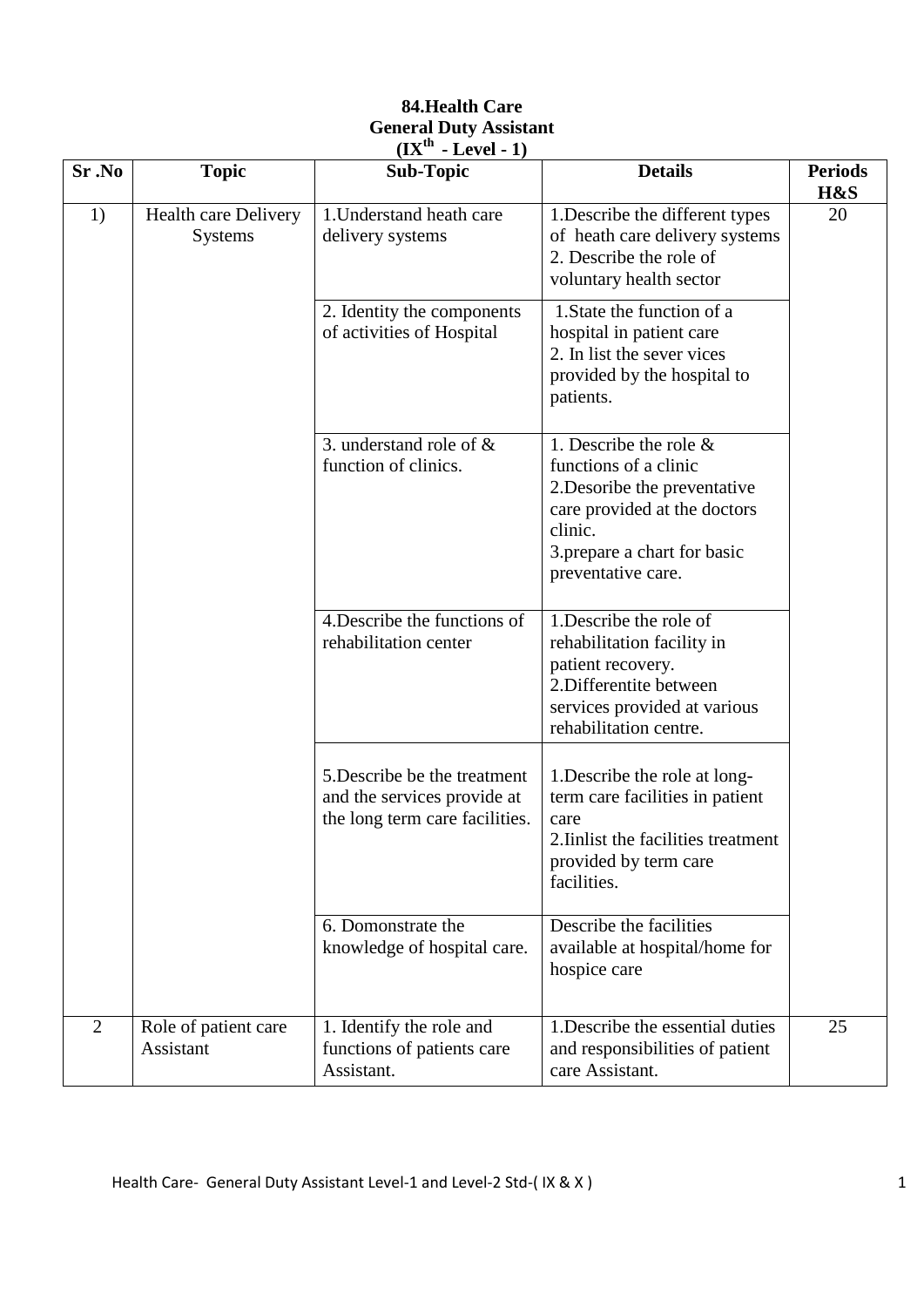|    |                                           | 2. Prepare a daily care plan<br>of patient.                    | 1. Describe various activities<br>of patient's daily care routine<br>Including bathing, feeding,<br>excreta disposal, transfer of<br>patients, medication, etc. |    |
|----|-------------------------------------------|----------------------------------------------------------------|-----------------------------------------------------------------------------------------------------------------------------------------------------------------|----|
|    |                                           | 3. Identity basic components<br>required for patient comfort   | 1. Describe basic components<br>required for patients comfort                                                                                                   |    |
|    |                                           | 4. Under stand patient's<br>safety.                            | 1. Describe the various<br>elements of patient's safety.                                                                                                        |    |
|    |                                           | 5. Provide for the patient's<br>daily care                     | *Report any evident changes<br>and appearance.<br>*Provide care needed by the<br>patient.                                                                       |    |
|    |                                           | 6. Identify the Qualities of a<br>good patient care Assistant. | *Describe the good Qualities<br>of patient care Assistant.                                                                                                      |    |
|    |                                           | 7. Identity biomedical<br>wastes and disposed<br>procedure.    | *Describe the characteristics<br>of various type of biomedical<br>waste.                                                                                        |    |
| 3. | Personal Hygiene and<br>hygiene standard. | 1.Demonstrate good<br>hygiene practice.                        | 1. Describe grooming<br>rustiness to be followed for<br>personal hygiene.<br>2. Describe the importance of<br>personal hygiene.                                 | 05 |
|    |                                           | 2. Indentify factors<br>affecting good health.                 | 1. Describe the factors that<br>affect heath and prevent<br>disease.                                                                                            |    |
|    |                                           | 3. Perform hand washing.                                       | 1. Describe the method of<br>hand washing.<br>2. Describe the importance of<br>practicing good hand hygiene.                                                    |    |
|    |                                           | 4. Demonstrate personal<br>grooming                            | 1. Describe the importance of<br>good appearance and<br>grooming in life and work<br>place.                                                                     |    |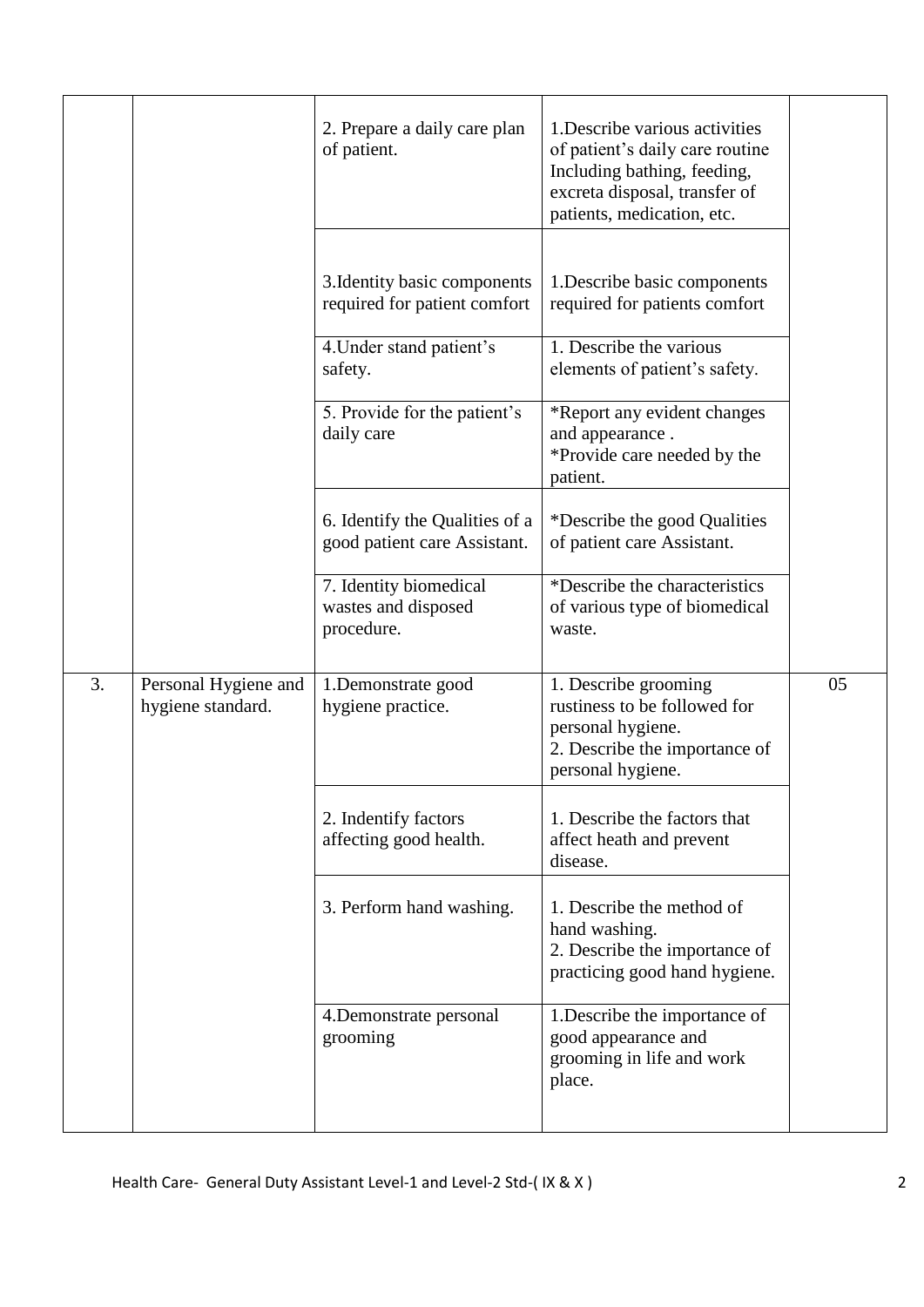| 4. | Primary health care<br>and medical<br>emergency response. | 1. identify components of<br>primary health care                         | 1. Describe the importance of<br>primary health care<br>2. Describe the various<br>indicators of the millennium<br>development goals (MDGs)<br>related to health.                                                                                                       | 20 |
|----|-----------------------------------------------------------|--------------------------------------------------------------------------|-------------------------------------------------------------------------------------------------------------------------------------------------------------------------------------------------------------------------------------------------------------------------|----|
|    |                                                           | 2. Demonstrate chain of<br>survival                                      | 1. Describe the various<br>medical emergency situations.                                                                                                                                                                                                                |    |
| 5. | Immunization                                              | 1. Differantiate between<br>various types of immunity                    | 1. Explain the meaning of<br>Immunity<br>2. Differentiate between innate<br>and adoptive immunity.<br>3. Differentiate between<br>passive and active immunity.                                                                                                          | 10 |
|    |                                                           | 2. prepare immunization<br>schedule chart                                | 1. Describe the importance of<br>immunization.<br>2. Describe the side effects of<br>immunization.<br>3. Describe the various aspects<br>of immunization schedule<br>chart.                                                                                             |    |
|    |                                                           | 3. Identity the key<br>components of Universal<br>immunization programme | 1. Describe the key<br>components of a universal<br>immunization programme.                                                                                                                                                                                             |    |
|    |                                                           | 4. Identity the key<br>components of pulse<br>immunization programme     | Describe the key components<br>of a pulse immunization<br>programme.                                                                                                                                                                                                    |    |
| 6. | Communication at<br>workplace                             | 1. Identity elements of<br>communication                                 | *Describe different elements<br>of communication<br>*Explain how to provide<br>effective feedback.                                                                                                                                                                      | 20 |
|    |                                                           | 2.Demonstrate effective<br>communications skills.                        | *Describe the factors affecting<br>effective communication<br>listening, managing stress,<br>emotional awareness etc.<br>*Describe static and dynamic<br>features of verbal<br>communication.<br>*Describe the various factors<br>acts as barriers in<br>communication. |    |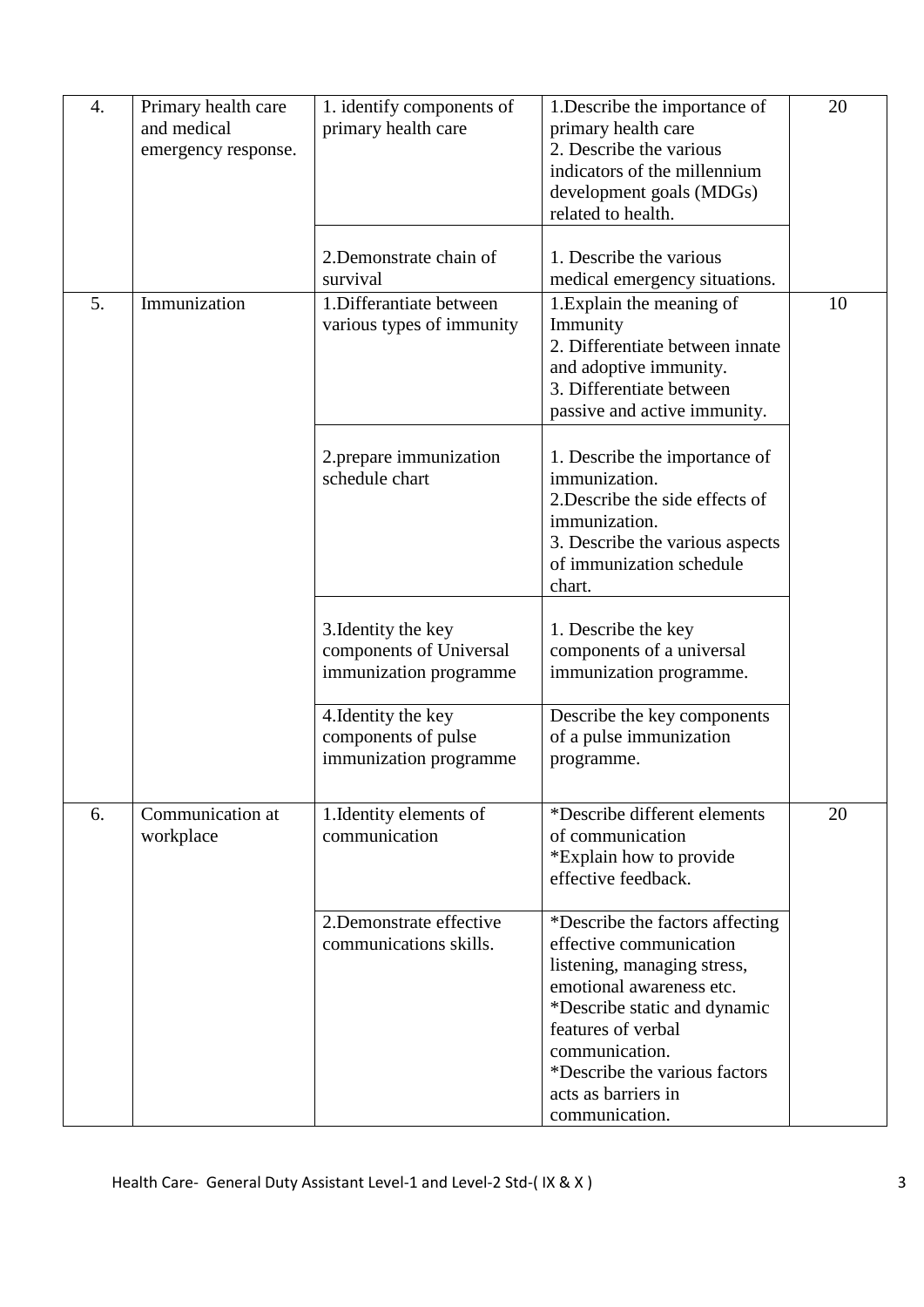## **84.Health Care General Duty Assistant**  Level -1 Std : IX

|                |                        | Periods 100<br><b>Activity/Practical</b>                                    |         |
|----------------|------------------------|-----------------------------------------------------------------------------|---------|
| Sr.No          | Topic                  | Activity/Practical                                                          | Periods |
| $\mathbf{1}$   | <b>Health Care</b>     | 1. Visit a hospital and clinic and enlist all the services and the          |         |
|                | delivery               | equipment used in the hospital and clinic                                   |         |
|                | <b>Systems</b>         | 2. Visit a hospital to study the role and functions. Prepare report for the |         |
|                |                        | student portfolio                                                           |         |
|                |                        | 3. Visit to the clinic or Doctors office and observes the available         |         |
|                |                        | preventative care being administered in those clinic and prepare a          |         |
|                |                        | report highlighting the services provided in the two clinics                |         |
|                |                        | 3. Visit a Doctor's office and clinic and enlist all the services and       |         |
|                |                        | equipments                                                                  |         |
|                |                        | 4. Visit to old day care facility/Center to study the services and          |         |
|                |                        | materials used                                                              |         |
|                |                        | 5. Visit a Doctor's office/Clinic in your neighborhood and enlist all the   |         |
|                |                        | services provided their and the equipment required for hospice care         |         |
| 2.             | <b>Role of Patient</b> | 1. Volunteer at a primary health center , Nursing home and community        |         |
|                | <b>Care Assistant</b>  | <b>Health Center</b>                                                        |         |
|                |                        | 2. Role play. Provide different situation to the students and then tell     |         |
|                |                        | them to identify and apply the most suitable safety practice that should    |         |
|                |                        | be followed in that given situation                                         |         |
|                |                        | 3. Role play provide different situation to the students and then tell      |         |
|                |                        | them to the students and tell them to Identify and apply the most           |         |
|                |                        | suitable safety practice that should be followed in that given situation.   |         |
|                |                        | 4. Visit to a hospital to study the environment and safety of patients.     |         |
|                |                        | 5. Preparation of check list for health, parameters as per their            |         |
|                |                        | understanding and tell them to compare with standard check list.            |         |
|                |                        | Discussion : Ethical Practices in hospitals                                 |         |
|                |                        | 6. Visit to hospital to study biomedical waste management                   |         |
| $\overline{3}$ | Personal               | 1. Demonstrate hand washing                                                 |         |
|                | Hygiene And            | 2. Demonstrate trimming of nails                                            |         |
|                | Hygiene                | 3. Preparation of check list health parameters. Perform various             |         |
|                | <b>Standards</b>       | physical activities and explain their advantages and limitations            |         |
|                |                        | 4. Demonstration of Hand washing Procedure. Discussion on hygiene           |         |
|                |                        | practices followed at the hospital                                          |         |
|                |                        | 5. Hand on Practice sessions on grooming and other practices related to     |         |

Health Care- General Duty Assistant Level-1 and Level-2 Std-(IX & X) 4 4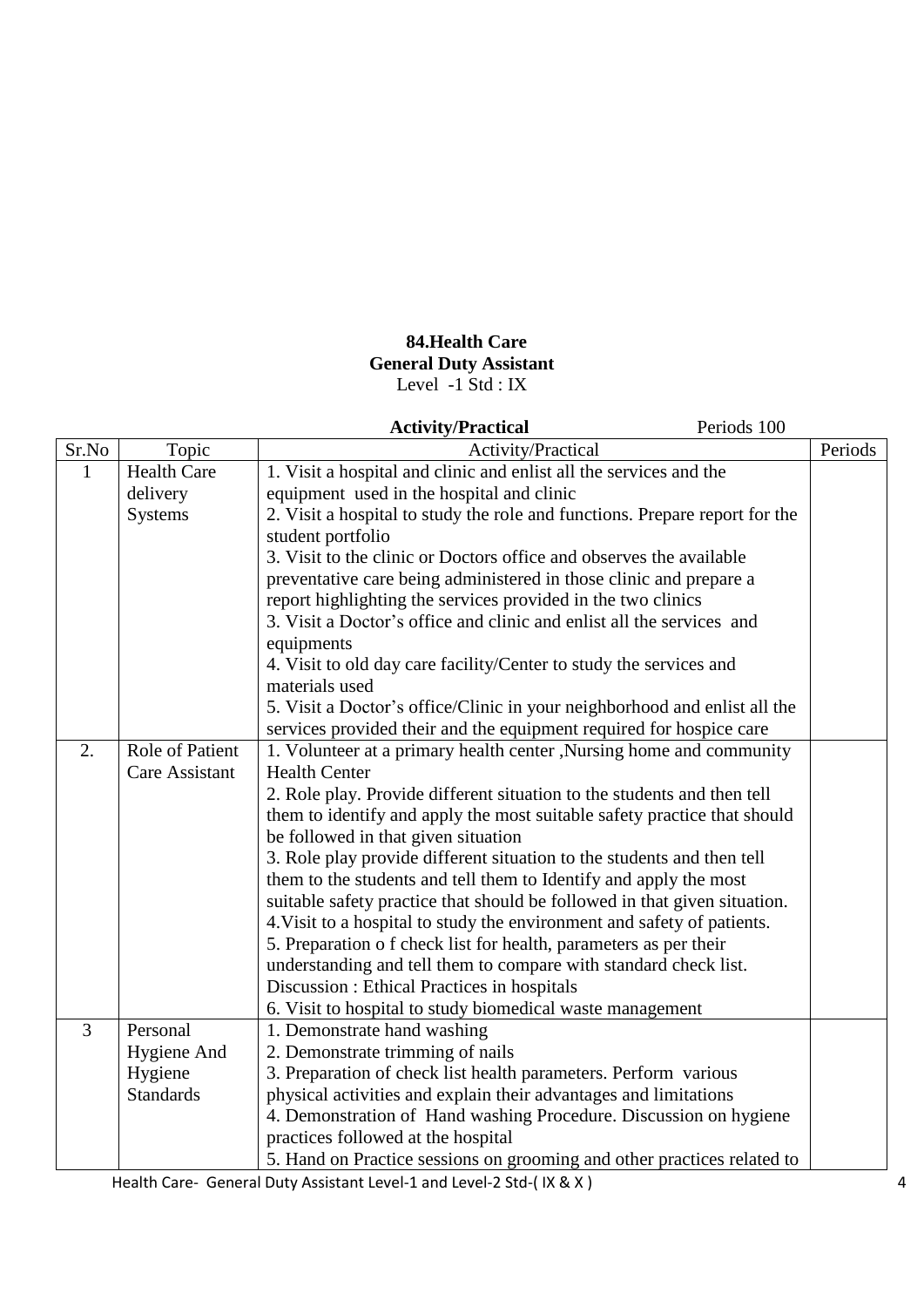|                |                | personnel care and hygiene                                            |  |
|----------------|----------------|-----------------------------------------------------------------------|--|
| $\overline{4}$ | Primary Health | 1. Volunteer at mother and infant care camps. Enlisting indicators of |  |
|                | Care and       | the Millennium Development goals (MDGs) related to health             |  |
|                | medical        | 2. Demonstration of Basic First Aid Practices                         |  |
|                | Emergency      |                                                                       |  |
|                | response       |                                                                       |  |
| 5.             | Immunization   | 1. Prepare immunization schedule for baby born on 12 June 2013 Visit  |  |
|                |                | to primary health care and immunization camp and study the            |  |
|                |                | immunization process.                                                 |  |
|                |                | 2. Discussion on the process of immunization, its advantages and      |  |
|                |                | limitations                                                           |  |
|                |                | 3. Enlisting of diseases covered under universal immunization         |  |
|                |                | programmer                                                            |  |
|                |                | 4. Enlisting of diseases covered under pulse immunization programme   |  |
|                |                |                                                                       |  |
| 6              | Communication  | 1. Drawing a communication cycle role play                            |  |
|                | at work place  | 2. Role play on communicating effectively in different scenario of    |  |
|                |                | conversations between Patient and Patient Care Assistant              |  |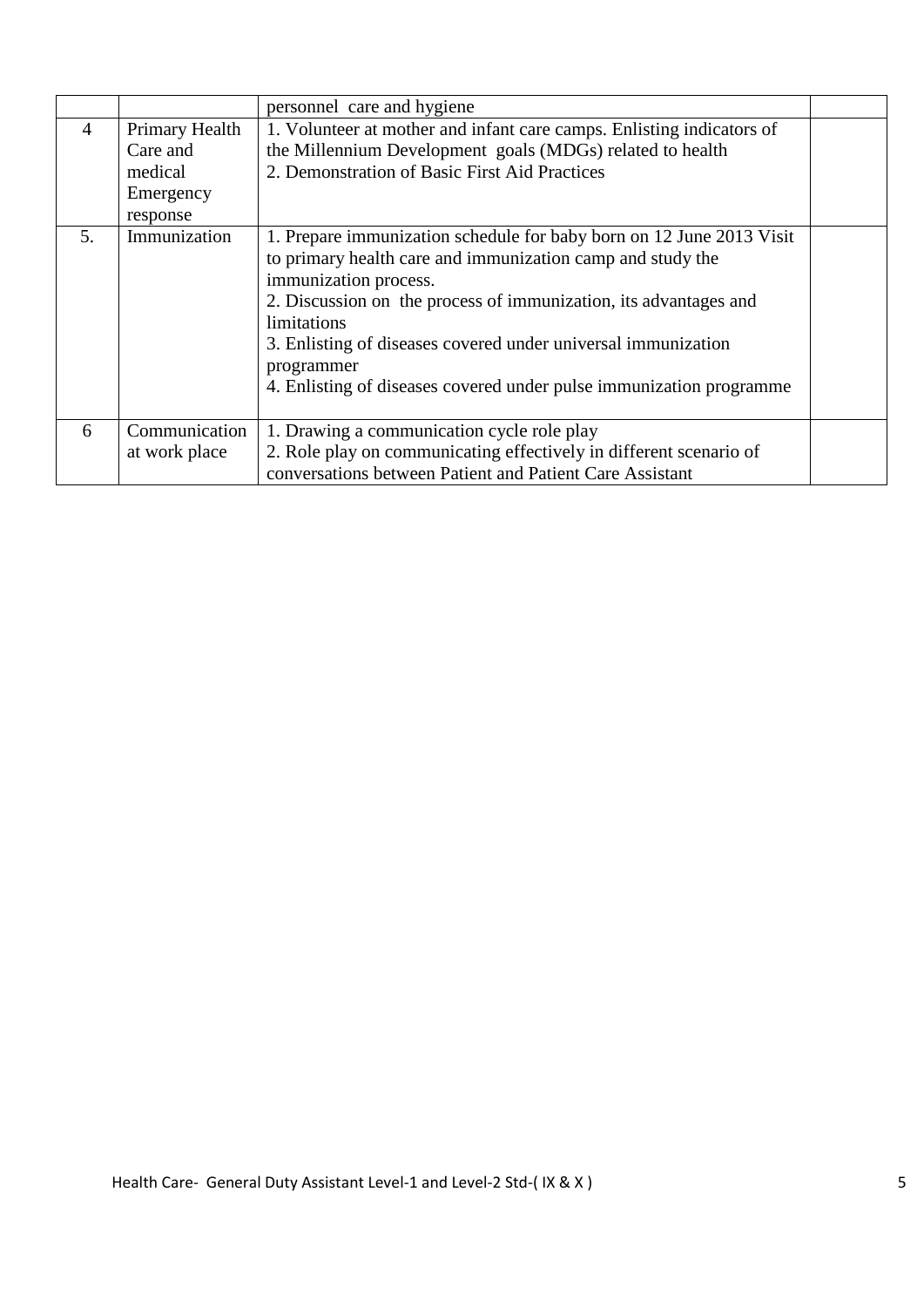# **84. Health Care-General Duty Assistant**

| Theory |                             |                            |                                                  |         |
|--------|-----------------------------|----------------------------|--------------------------------------------------|---------|
| Sr.no  | <b>Topics</b>               | Sub-topics                 | Details                                          | Periods |
| 1      | Hospital                    | Demonstrate the            | Describe the roles and                           | 25      |
|        | Structure and               | knowledge of roles and     | functions of various                             |         |
|        | functions                   | functions of various       | departments and professionals                    |         |
|        |                             | departments.               | in the hospital                                  |         |
|        |                             | Professional and           |                                                  |         |
|        |                             | supportive staff of        |                                                  |         |
|        |                             | hospital                   |                                                  |         |
|        |                             | Demonstrate the            | 1. Describe the role and                         |         |
|        |                             | knowledge of roles and     | functions of various                             |         |
|        |                             | functions of supporting    | supporting departments of                        |         |
|        |                             | departments in Hospitals   | hospital.                                        |         |
|        |                             |                            | 2. State the services provided                   |         |
|        |                             |                            | by the medical record                            |         |
|        |                             |                            | department and Outpatient                        |         |
|        |                             |                            | department                                       |         |
|        |                             |                            | 3. Explain the activities                        |         |
|        |                             |                            | performed by the hospital                        |         |
|        |                             |                            | housekeeping department                          |         |
|        |                             |                            |                                                  |         |
|        |                             | Classify the hospitals on  | 1. State the criteria used for                   |         |
|        |                             | the basis of different     | classifying the hospitals                        |         |
|        |                             | criteria                   | 2. Describe the different levels                 |         |
|        |                             |                            | of Medical care                                  |         |
|        |                             | Relate the role of general | 1. Describe the roles and                        |         |
|        |                             | duty assistant various of  | functions of general duty                        |         |
|        |                             | the functions of the       | assistance in the hospital                       |         |
|        |                             | hospital                   | 2. Explain the various                           |         |
|        |                             |                            | activity/tasks that should be                    |         |
|        |                             |                            | performed by GDA to the                          |         |
|        |                             |                            | effectively discharge his/her                    |         |
|        |                             |                            | duties and responsibilities in                   |         |
|        |                             |                            | the hospital                                     |         |
|        |                             | Demonstrate the            | 1. Describe the qualities of a                   |         |
|        |                             | knowledge of the           | good general duty assistant in                   |         |
|        |                             | qualities of a good        | the hospital                                     |         |
|        |                             | general duty assistant     |                                                  |         |
| 2      | Introduction                | Identify the role of       | 1. Describe the objective of                     | 25      |
|        | to care plan $&$<br>care of | general duty assistant in  | the care plan<br>2. Describe the role of general |         |
|        |                             | implementing care plan     | duty assistant in preparation                    |         |
|        | patients                    |                            |                                                  |         |
|        |                             |                            | and implementation of care                       |         |
|        |                             |                            | plan<br>1. Describe the characteristics          |         |
|        |                             | Demonstrate the            |                                                  |         |
|        |                             | knowledge of the role of   | of healthy person                                |         |

#### **Std: X (Level II)**

Health Care- General Duty Assistant Level-1 and Level-2 Std-(IX & X) 6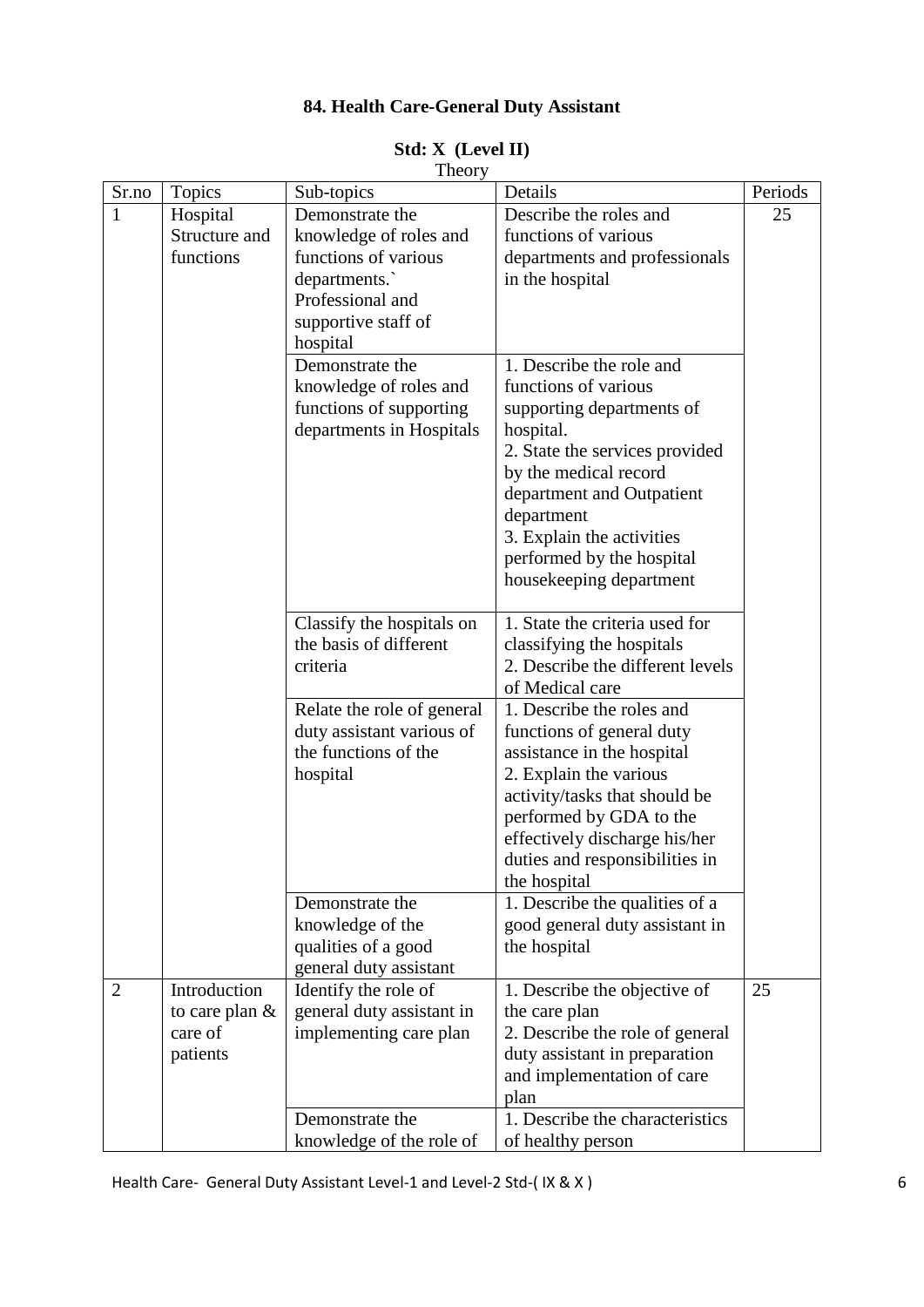|                         |                 | general duty assistant in  | 2. Describe the various types    |    |
|-------------------------|-----------------|----------------------------|----------------------------------|----|
|                         |                 | feeding a patient          | of diets and their importance    |    |
|                         |                 |                            | with regard to nutrition         |    |
|                         |                 | Identify the report vital  | 1. List of important vital signs |    |
|                         |                 | signs                      | of the body                      |    |
|                         |                 |                            | 2. Describe the abnormal vital   |    |
|                         |                 |                            | signs                            |    |
|                         |                 | Prepare the bed            | 1. Describe the features and     |    |
|                         |                 | according to the patient   | important of various types of    |    |
|                         |                 | need                       | bed in a hospital                |    |
|                         |                 |                            | 2. Describe the various steps    |    |
|                         |                 |                            | of bed making                    |    |
|                         |                 |                            | 3. Describe the roles and        |    |
|                         |                 |                            | functions of general duty        |    |
|                         |                 |                            | assistant in the bed making      |    |
|                         |                 | Position the patient       | 1. Enlist various positions of   |    |
|                         |                 | according to the need      | patients                         |    |
|                         |                 |                            | 2. Describe the therapeutic      |    |
|                         |                 |                            | position                         |    |
|                         |                 |                            | 3. Describe the importance of    |    |
|                         |                 |                            | the fowlers position             |    |
| 3                       | Sterilization   | Describe the diseases      | 1. What is disease?              | 20 |
|                         | and             | caused by microorganism    | 2. What is the process of        |    |
|                         | Disinfection    |                            | infection due to microbes        |    |
|                         |                 |                            | 3. What is pathogen?             |    |
|                         |                 |                            | 4. What are the three vanities   |    |
|                         |                 |                            | of the epidemiological triangle  |    |
|                         |                 |                            | 5. Differentiate between         |    |
|                         |                 |                            | different types of               |    |
|                         |                 |                            | microorganisms                   |    |
|                         |                 | Demonstrate the            | 1. State the common diseases     |    |
|                         |                 | knowledge of common        | 2. Enlist the name of bacteria   |    |
|                         |                 | human disease and their    | and viruses causing diseases in  |    |
|                         |                 | casual agents              | human                            |    |
|                         |                 | Demonstrate the            | 1. Describe the meaning of       |    |
|                         |                 | knowledge of the role of   | hospital acquired infection      |    |
|                         |                 | professionals and staff in | (HAI)                            |    |
|                         |                 | presentation and control   | 2. Describe the activities to    |    |
|                         |                 | of hospital acquired       | performed by GDA for             |    |
|                         |                 | infections                 | controlling                      |    |
|                         |                 | Perform disinfection of    | 1. State the difference between  |    |
|                         |                 | wards and equipments       | antiseptic sterilization         |    |
|                         |                 |                            | disinfectant                     |    |
|                         |                 |                            | 2. Deffernciate between          |    |
|                         |                 |                            | physical agents and chemical     |    |
|                         |                 |                            | agents used in disinfection and  |    |
|                         |                 |                            | sterilization                    |    |
| $\overline{\mathbf{4}}$ | Basic first aid | describe the principles    | 1. Describe the purpose of first | 20 |
|                         | and             | and rules of first aid     | aid                              |    |

Health Care- General Duty Assistant Level-1 and Level-2 Std-(IX & X) 7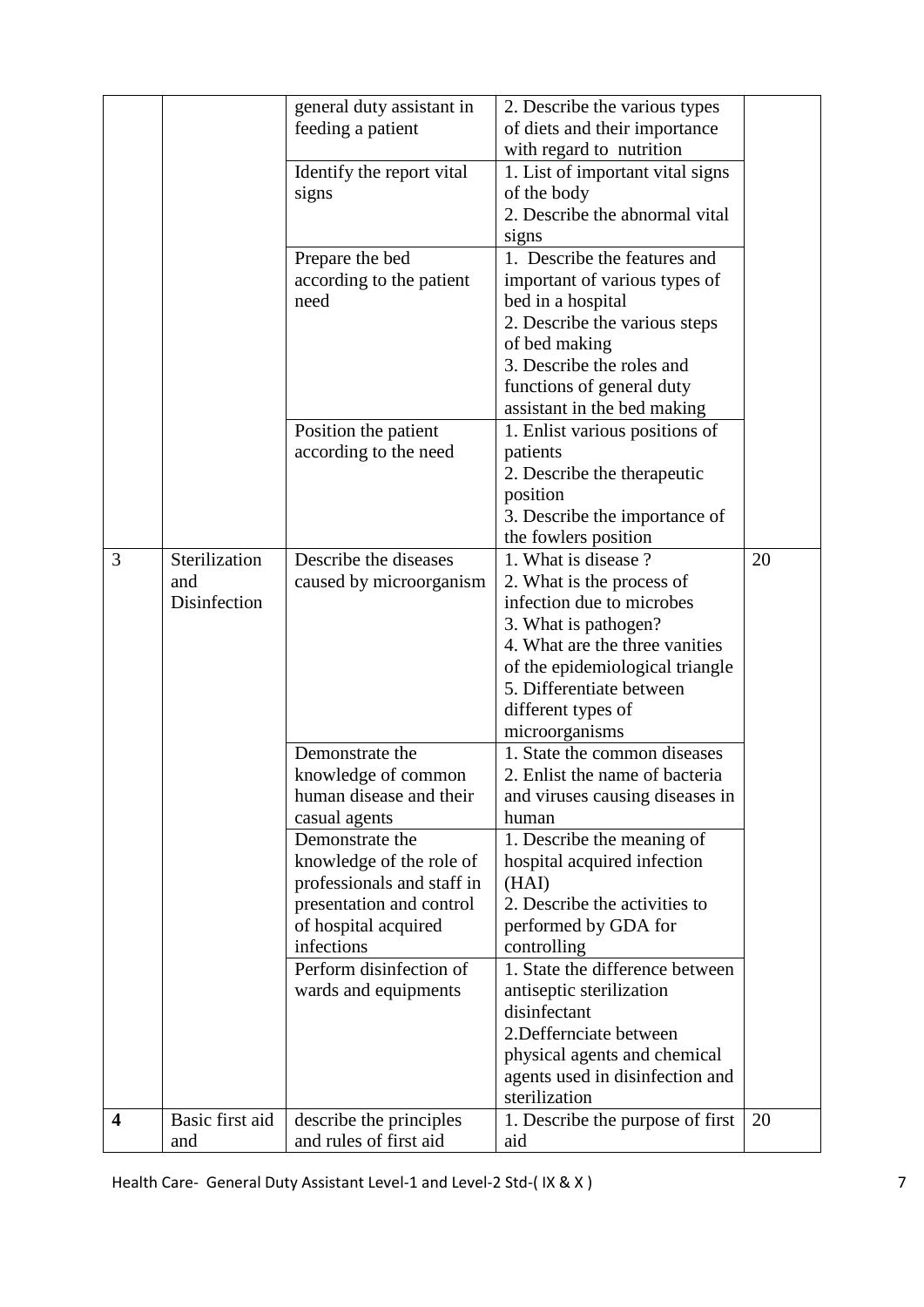|   | emergency      |                                  | 2. State the principles of first                            |    |
|---|----------------|----------------------------------|-------------------------------------------------------------|----|
|   | medical relief |                                  | aid                                                         |    |
|   |                | <b>Identify facilities</b>       | 1. Describe the facilities and                              |    |
|   |                | equipments and materials         | materials used for                                          |    |
|   |                | used for first aid               | administrating first aid                                    |    |
|   |                | perform the role of first        | 1. describe the role and                                    |    |
|   |                | aider in fever heatstroke        | function of the first aider                                 |    |
|   |                | ,back-pain, asthma and           |                                                             |    |
|   |                | food born illness                |                                                             |    |
|   |                | Perform the role of first        | 1. Describe the causes of                                   |    |
|   |                | aider in cuts, bleeding,         | various types of burns                                      |    |
|   |                | burns, insect bites and          | 2. Describe the reasons for                                 |    |
|   |                | stings, dog bites and            | using methods for treating                                  |    |
|   |                | snakebites                       | burns                                                       |    |
| 5 | Human body:    | identify the parts of            | 1. describes the various terms                              | 20 |
|   | Structure      | human body                       | of anatomy and physiology                                   |    |
|   | Functions and  |                                  | 2. Describe the function of                                 |    |
|   | Nutrition      |                                  | various tissues and bones in                                |    |
|   |                |                                  | human body                                                  |    |
|   |                | Demonstrate the                  | 1. Describe the role various                                |    |
|   |                | knowledge of nutrients in        | nutrients and vitamins                                      |    |
|   |                | the nutrition and growth         | 2. Describe the importance of                               |    |
| 6 | Public         | of human body<br>Demonstrate the | balanced diet                                               | 20 |
|   | relations in   | knowledge of the roles           | 1. Describe the quality of the<br>good Medical Receptionist |    |
|   | hospital       | and functions performed          | 2. Describe the task performed                              |    |
|   |                | by Medical Receptionist          | by a medical receptionist                                   |    |
|   |                | demonstrate the                  | 1. describe the knowledge of                                |    |
|   |                | knowledge of responding          | responding to emergency calls                               |    |
|   |                | to emergency calls               | 2. Describe the roles and                                   |    |
|   |                |                                  | function of "On Call Duty                                   |    |
|   |                |                                  | Doctor"                                                     |    |
|   |                |                                  | 3. Describe the various                                     |    |
|   |                |                                  | equipment available in 108                                  |    |
|   |                |                                  | emergency service ambulance                                 |    |
|   |                | Use computer in                  | 1. Describe the impact of                                   |    |
|   |                | maintaining public               | technological revolution in                                 |    |
|   |                | relations                        | Health care sector                                          |    |
|   |                |                                  | 2. describe the use of                                      |    |
|   |                |                                  | computer in Hospital                                        |    |
|   |                |                                  | administration                                              |    |
|   |                |                                  | 3. Identify the use of the                                  |    |
|   |                |                                  | Computer in various                                         |    |
|   |                |                                  | section/departments of a                                    |    |
|   |                |                                  | hospital                                                    |    |
|   |                | Demonstrate the                  | 1. Enlist the general stressful                             |    |
|   |                | knowledge of dealing             | situations in hospital                                      |    |
|   |                | with patient attendant           | 2. describe the factors                                     |    |
|   |                |                                  | affecting relationship between                              |    |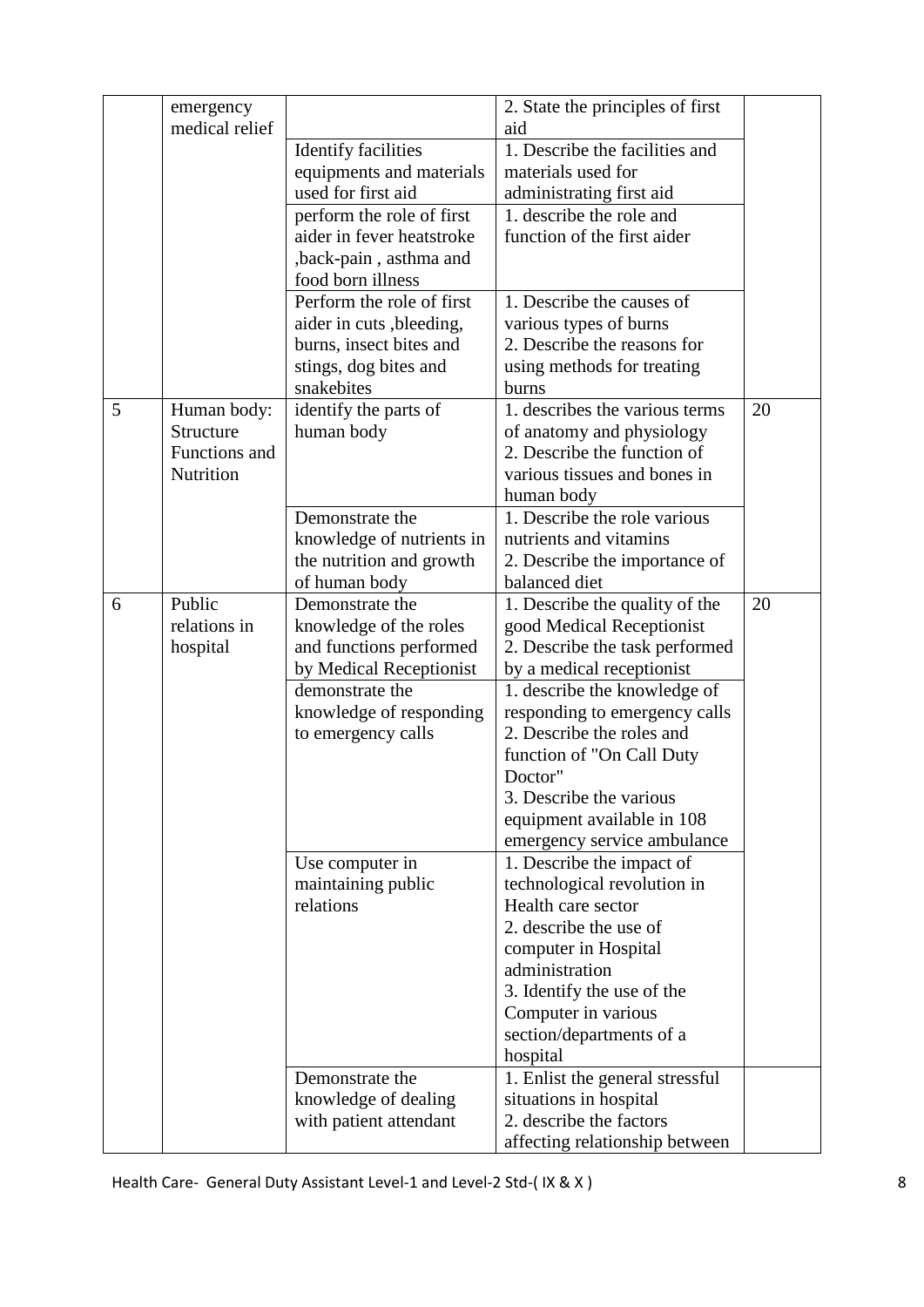|  | a general duty assistant and |  |
|--|------------------------------|--|
|  |                              |  |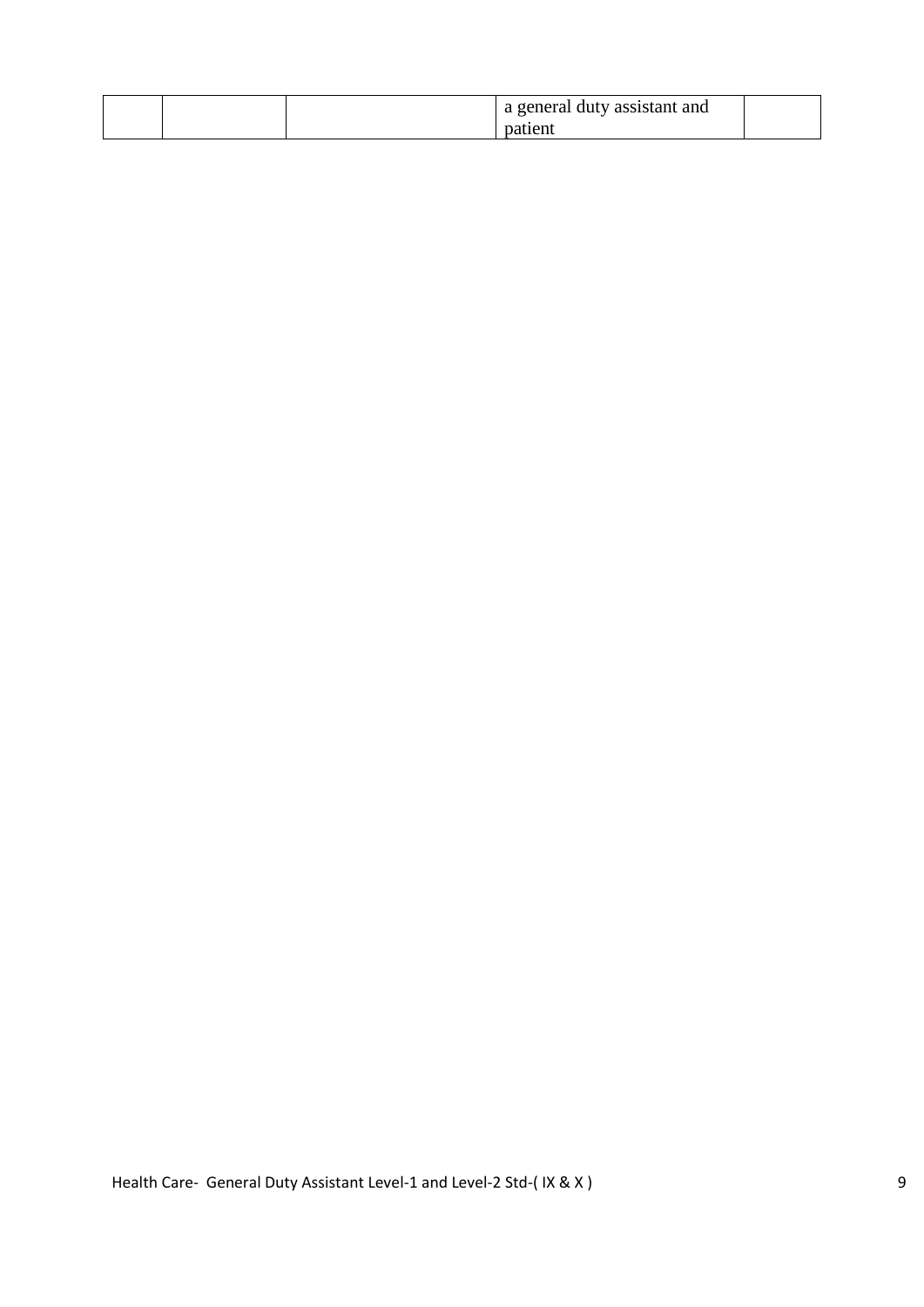### **84.Health Care General Duty Assistant Std : X (Level II) Activity /Practical** Periods70

| Sr.No          | Topic                                                    | <b>Activity /Practical</b>                                                                                                                                                                                                                                                                                                                                                                                                                                                                                                                                                                                                                                                                                                                                                                                                                              | Periods |
|----------------|----------------------------------------------------------|---------------------------------------------------------------------------------------------------------------------------------------------------------------------------------------------------------------------------------------------------------------------------------------------------------------------------------------------------------------------------------------------------------------------------------------------------------------------------------------------------------------------------------------------------------------------------------------------------------------------------------------------------------------------------------------------------------------------------------------------------------------------------------------------------------------------------------------------------------|---------|
| $\mathbf{1}$   | <b>Hospital Structure</b><br>and Functions               | 1. Visit nearby Hospital and study the roles and<br>functions of the various departments<br>, professionals and supportive staff of the hospital<br>2. Prepare the chart depicting the roles and the<br>functions of departments/Professionals<br>/supporting staff<br>3. Visit nearby hospital and study the role s and<br>function of the various supporting departments in<br>hospital<br>4. Prepare a chart showing the chain of commands<br>in various departments<br>5. Internet search on hospitals and classify them<br>on the basis of bed strength, specialty, and level of<br>medical Care<br>6. Visit a nearby hospital and study the role of<br>general duty assistant in providing services<br>7. Draw a diagram depicting the roles and<br>function of GDA<br>8. Visit a hospital and enlist qualities of Good<br>general Duty Assistant |         |
| $\overline{2}$ | Introduction to the<br>care plan and care of<br>patients | 1. Visit a nearby hospital and study the care plan<br>prepared for the patient care<br>2. Prepare a care plan for an elderly patient<br>3. Visit a Hospital and observe the type of diets<br>being served to different patients<br>4. Observe the procedure adopted by the general<br>duty assistance /Nurses in feeding patients<br>5. Prepare a diet chart for feeding a patient<br>6. Visit a nearby hospital and observe the<br>procedures and recording being done for vital<br>signs<br>7. Visit a nearby hospital and learn the steps for<br>making bed<br>8. Visit a nearby hospital and learn the various<br>positions in which patients are placed on bed                                                                                                                                                                                     |         |
| 3              | Sterilization and<br>disinfection                        | 1. Visit a nearby hospital and discuss with the<br>Medical Professional about the common causes of<br>diseases<br>2. Visit a hospital and discuss with the doctor<br>about the common human diseases, their source of<br>infection and causal agents<br>3. Visit a nearby hospital and study the activities<br>performed by various health professional in<br>prevention of microorganism or hospital acquired                                                                                                                                                                                                                                                                                                                                                                                                                                          |         |

Health Care- General Duty Assistant Level-1 and Level-2 Std-(IX & X) 10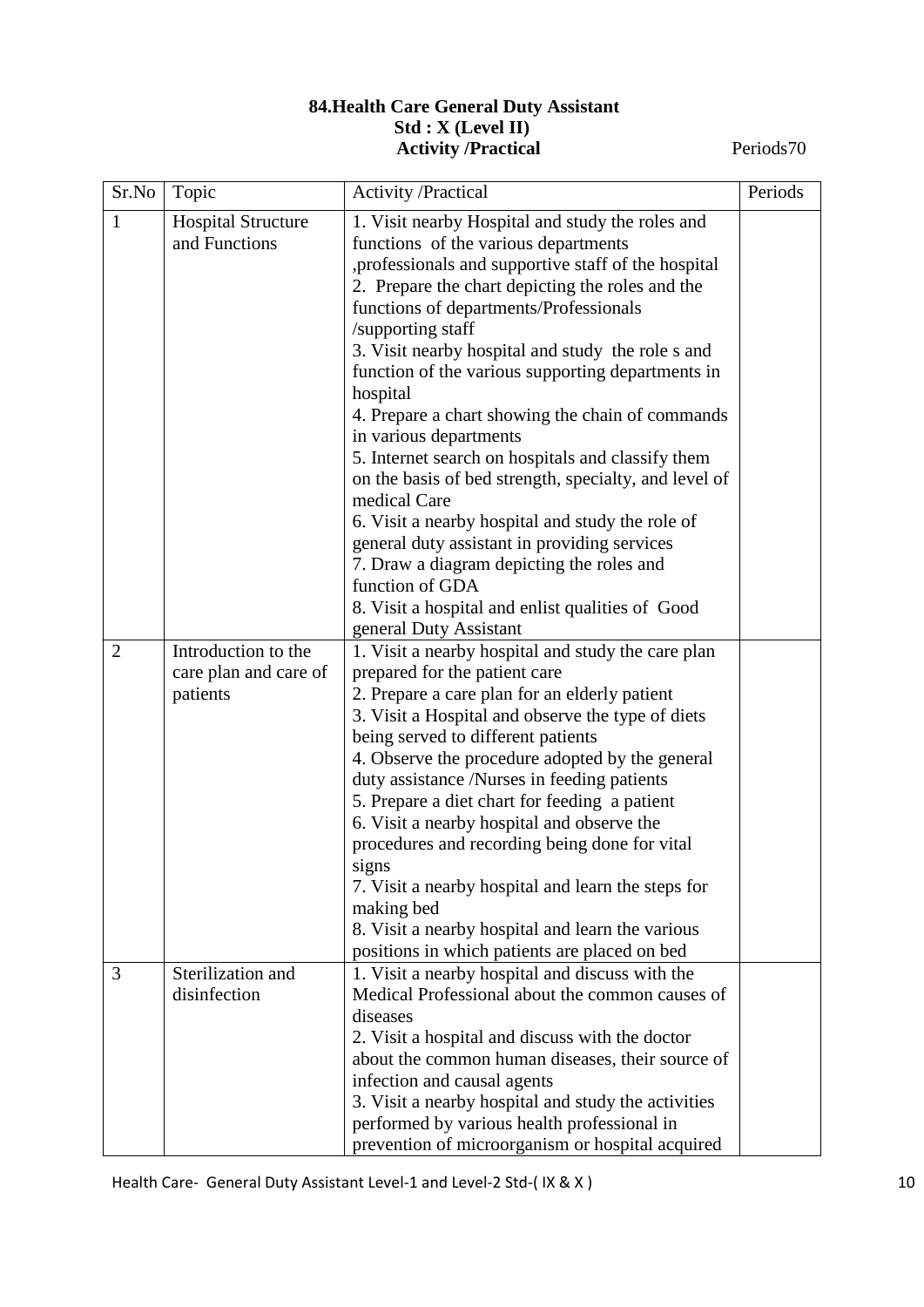|                |                               | infection                                             |  |
|----------------|-------------------------------|-------------------------------------------------------|--|
|                |                               | 4. Visit a nearby hospital and study the various      |  |
|                |                               | method of sterilization and disinfection              |  |
| $\overline{4}$ | Basic First Aid and           | 1. Visit a hospital the study the first aid practices |  |
|                | <b>Emergency Medical</b>      | 2. Prepare First Aid box                              |  |
|                | Relief                        | 3. Perform activities for measuring and controlling   |  |
|                |                               | temperature                                           |  |
|                |                               | 4. Practice First Aid on a dummy with the help of     |  |
|                |                               | a first aider                                         |  |
| 5.             | Human Body:                   | 1. Visit a Biological lab, research laboratory and    |  |
|                | <b>Structures</b> , Functions | study the anatomy and physiology of human body        |  |
|                | and Nutrition                 | 2. Preparing the balanced diet                        |  |
| 6              | Public Relations in           | 1. Visit a nearby hospital and study the activities   |  |
|                | Hospital                      | in reception area and the tasks being performed by    |  |
|                |                               | a receptionist                                        |  |
|                |                               | 2. Visit a nearby hospital and study the measure      |  |
|                |                               | and minor emergency and non emergency services        |  |
|                |                               | provided by the hospital                              |  |
|                |                               | 3. Visit a nearby hospital and study the use of       |  |
|                |                               | Computer in maintaining files and record in a         |  |
|                |                               | hospital                                              |  |
|                |                               | 4. Visit a nearby hospital and study health           |  |
|                |                               | professionals handling the patients relative in       |  |
|                |                               | emergency situation                                   |  |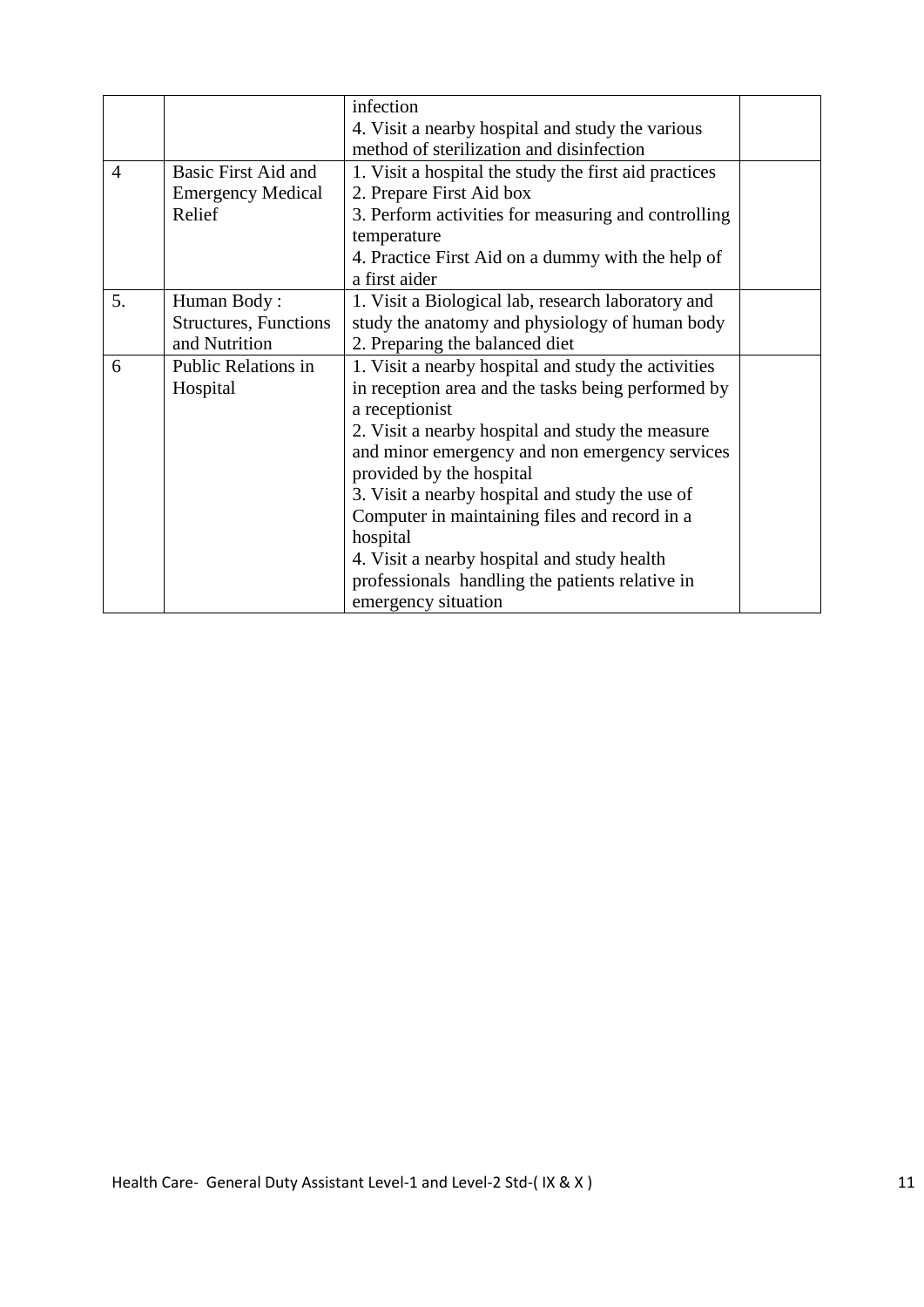The list given below is suggestive and an exhaustive list should be prepared by the teacher. Only basic tools, equipment and accessories should be procured by the Institution so that the routine tasks can be performed by the students regularly for practice and acquiring adequate practical experience.

1. Airway Mannequin

- 2. Ambu Bag with Mask (Adult)
- 3. Artery Forceps
- 4. Auto loading Stretcher made of aluminum alloy
- 5. Back Rest
- 6. Bath Tub
- 7. Beds
- 8. Bed Pan
- 9. Bed Sheet, Blanket, Pillow with Pillow Cover
- 10. Bed Side Locker
- 11. Birthing Simulator
- 12. Call bell
- 13. CPR Mannequin
- 14. Crutch
- 15. Cupboard
- 16. Dissecting Forceps
- 17. Doctors Table
- 18. Electronic BP Monitoring Machine
- 19. Enamel Basin
- 20. Foot Step
- 21. Full Body Mannequin Basic
- 22. Gown
- 23. ICU Bed with mattress
- 24. IV Stand
- 25. Male Multi Veno Intravenous Arm
- 26. Malleable Splint set of Large Medium and Small
- 27. Measuring Glass
- 28. Nail Cutter
- 29. Oral care Set
- 30. Oxygen Cylinder with Connector, Key, Face Mask and tubing
- 31. Patient Examination Table
- 32. Patient remote bell
- 33. Pocket Mask
- 34. Rubber Sheet (2 x 2 meters)
- 35. Sand Bag
- 36. Scissor
- 37. Scoop Stretcher
- 38. Simulation Equipment Mannequins
- 39. Spine Board
- 40. Spoon
- 41. Steel Basin 1 Set (3 Large, 3 Medium, 3 Small )
- 42. Steel Bowl
- 43. Steel Glass
- 44. Steel Jug

Health Care- General Duty Assistant Level-1 and Level-2 Std-(IX & X) 12